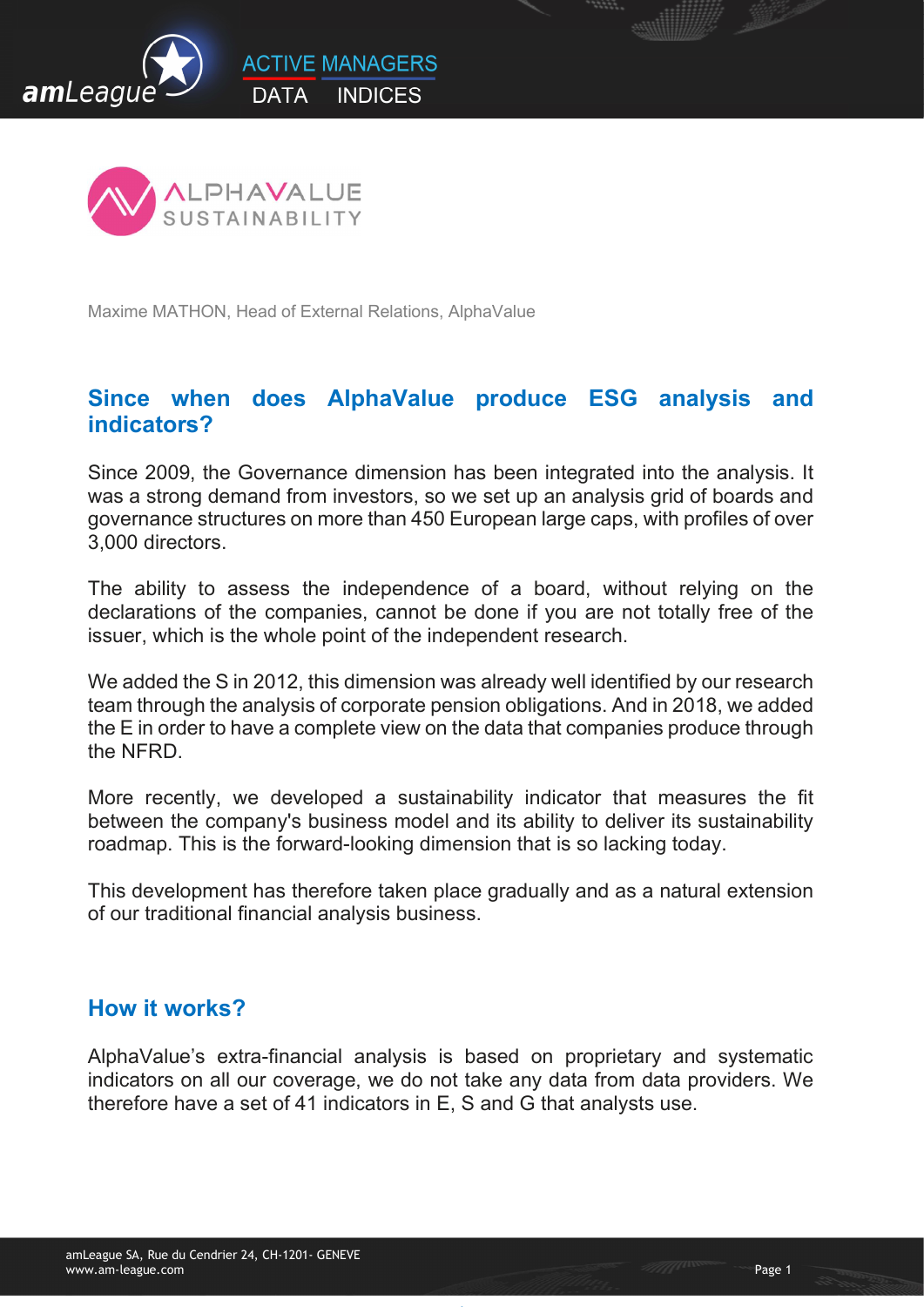

As in financial analysis, an Ebitda only makes sense if the analyst calculates it himself. We have applied this logic to extra-financial analysis, which allows us to obtain real consistency and very good comparability.

Finally, it is important to remember that we are analysts, not data scientists, our clients buy critical and qualitative analysis.

# How should investors and companies interpret it?

We have never believed in the logic of exclusion or sector weighting. We see ESG as an effort, an ability to adapt and to be accountable. This is why we do not see our role as being to do ESG essentially on the basis of "backward-looking" information. We have chosen to set up a sustainability rating, which is itself integrated into the analyst's overall opinion.

Investors thus have a simple way to understand the ESG orientations of companies, but also to know if companies are able to achieve their sustainable transformation in light of the constraints of their business model. Finally, the integration of financial and non-financial information allows us to deliver an articulated and documented conclusion for each company covered.

The companies covered have full access to the extra-financial analysis (qualitative and quantitative) produced by the analyst. This has been a very important topic of exchange between analysts and issuers for the past 3 years.

# What are the major differences with the competition?

I will make a distinction between what the sell-side produced, and what the dataproviders or index providers produce.

Comparing to sell-side, our independent status allows us to be more demanding, objective and critic than our competitors. Also it allows us to be permanent, no interruption of coverage due to "primary" activity. This is a guarantee of alignment of interest for our investor clients, and it is becoming a demand from asset owners who want management companies to apply to themselves what they ask of companies in terms of business ethics.